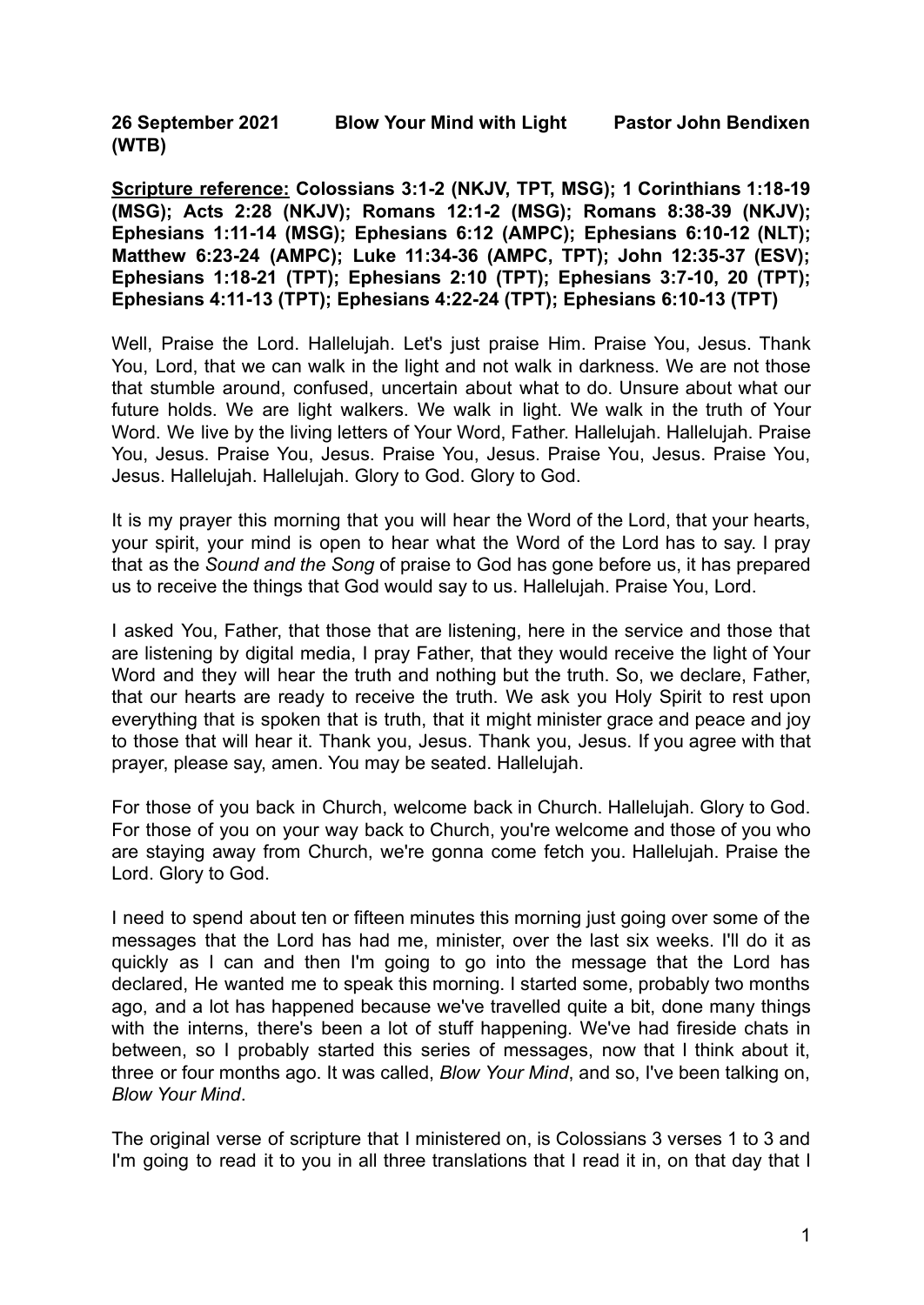preached it because I think it's really important and relevant. **¹If then you were raised,** this is the New King James Version,**¹If then you were raised with Christ, seek those things which are above, where Christ is,** seek those things that are above where Christ is, **sitting at the right hand of God. ²Set your mind on things above, not on things on the earth (Colossians 3:1-2 NKJV).**

Well, I would say that pretty much blows your natural mind, doesn't it? Because if you set your things on things above, and not on the natural things of the earth, you blow your mind, and so we all need to be blowing our mind. The Passion Translation puts it like this, **¹Christ's resurrection is your resurrection too. This is why we are to yearn for all that is above, for that's where Christ sits enthroned at the place of all power, honor, and authority! (Colossians 3:1 TPT)** And so we are to set our minds on things that are above, we are to yearn for what is above, all that is above, for that where Christ sits enthroned at the place of power, honour and authority.

So, if you want to know what you want to blow your mind from, you certainly want to blow your mind, so that it can think of these things. Where Christ sits, in power, authority and honour. When you begin to think about Christ with power, authority and honour, you begin to think on a whole different level of living in God.

The Message Translation says it like this, **¹So if you're serious about living this new resurrection life with Christ, act like it. Pursue the things over which Christ presides,** I'm going to read verse two here, **²Don't shuffle along, eyes to the ground, absorbed with the things right in front of you. Look up, and be alert to what is going on around Christ—that's where the action is. See things from his perspective (Colossians 3:1-2 MSG).**

So, I don't know about you, but when I was in a corporate world, I was fortunate enough, blessed enough, favoured enough, to sit at a fairly high level of senior management. Often we will have these, these senior meetings, these management meetings. You know, you kind of wait for everybody to drift in sort of five minutes before the meeting starts. Oftentimes if you had a meeting that would go for more than 45 minutes, you might have coffee brought in and have something on the table, some biscuits or something. In those moments, natural conversations would be held and nothing about spreadsheets and nothing about strategies or anything like that, you'd have natural conversations between people.

I was very, not very, I should say, I was new to that level of management and so all the guys, they were talking about this new property deal that you had to get into, in the Cape. So, we were all living in Johannesburg, and they were talking about this thing that was going on in the Cape and around the Stellenbosch area, and you had to buy land there. This is the new thing, guys, you got to do that. So, then the one guy said, "Yeah, I bought mine two weeks ago." The next person said, "Yeah, I've been in touch with the agent, I'm going to buy there." So out of the six or so senior executives that were in the room, four of them already made plans to go and buy land there, because that's where the action was.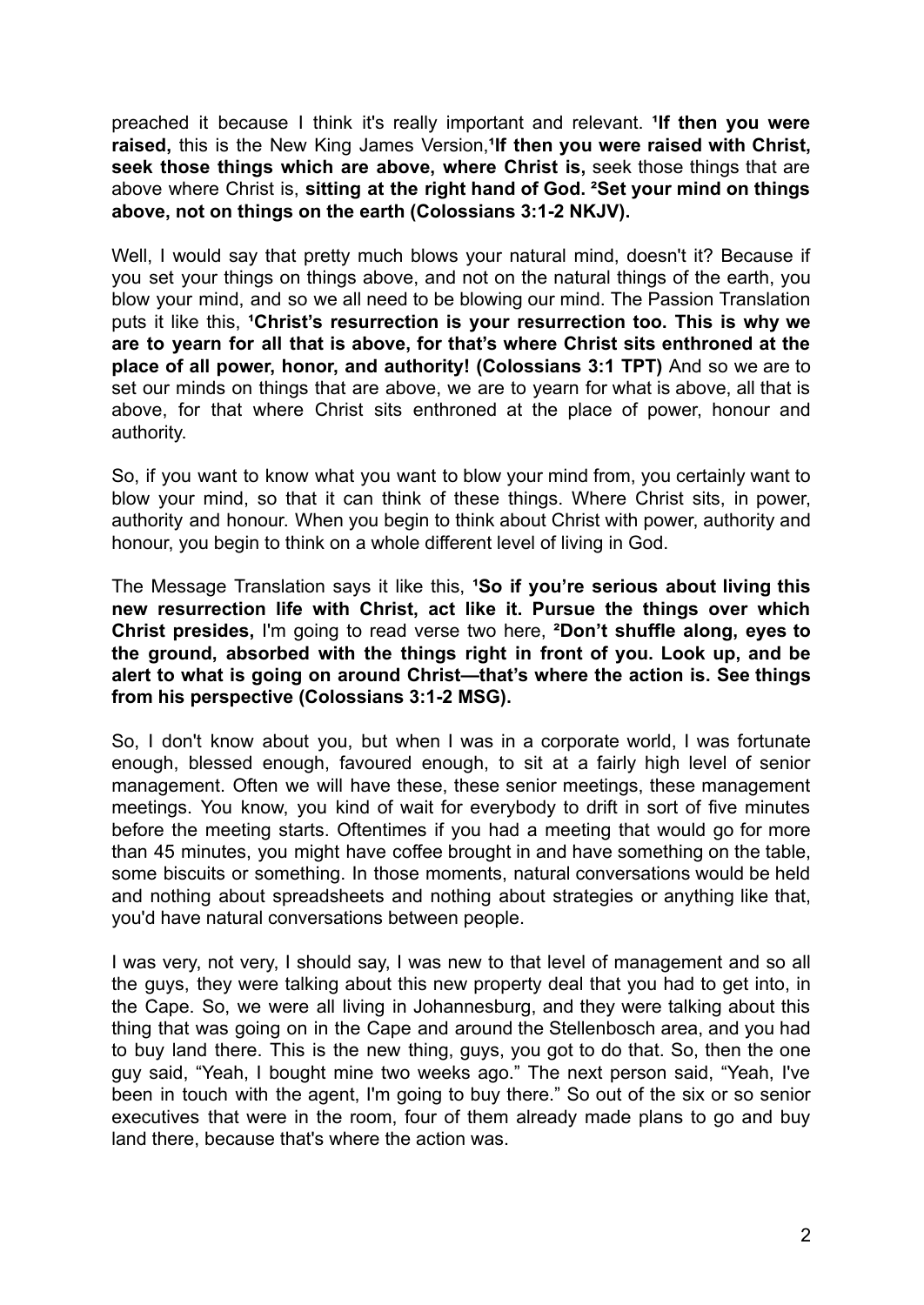So, they were talking to me, like, "Hey, John, you know, we're telling you stuff that we've kind of gleaned from all the connections and all of our connections tell us that's where the action is. That's where the land is going to grow. So, get in. We've pulled you into our connection circle, you've made it. So now, start, start living on the tips. Start living on the knowledge base of the connections, because this is where the action is."

Huh… You see, there is a natural world where there is action. But I don't want to be involved in the action where the natural world is. I want to be involved where Christ's action is. Because when I'm busy with His action, all of the stuff that the world thinks can last forever and will bring them profit and will bring good things to them, it can fail in a week. But when you're doing what Christ wants you to do, you can't fail. You can't fail. You can't fail. I can tell you that that property investment that they all invested in, has come and gone and is long time no more the action. It's like that. It's like that. So everybody gets kind of, you know, well, you've got to predict where the action is because that's where your vision comes in. That's where your instinct comes. I'd rather be where God's action is. Let His instinct, His desire, let His blessing lead me and guide me.

So I said at that time, in that message, I said, *All revelation, God-given revelation, all revelation is intended to replace your current reality with redemption and restoration. But not by living in your reasoning and only those things relevant to you and your plans. So God's revelation is intended to replace your current reality with redemption and restoration.* Hallelujah. So, if you continue to live in your reasoning, and things that are relevant to your plans, you're not seeking where God's action is.

I can tell you this revelation will cease to flow to you because if you don't act on the revelation that God gives you, he can't continue to give you, more revelation because revelation is meant to bring redemption, it's meant to bring restoration. If you don't live in the revelation that God gives you. It doesn't come to you. I want to say this, if you don't act on what God says, you become deaf and blind to the things of God.

Because why? Why would he want to give you more revelation when the one that he's given you that's supposed to redeem you and restore you, you're not even prepared to act on it? It means you do not even recognize that this is revelation. You don't recognize this as God talking. This is just a man talking, so I don't have to do what the man says. So what's it going to take for you to believe that God's talking? I've got news for you. He doesn't often send angels anymore. They hang around, but He has sent the Holy Spirit and He sends human messengers to come and speak to you.

I'm going to talk a little bit more about that later. The next message I preached on *Blow Your Mind* was, *Blow Your Mind: Terms and Conditions Apply* and that's from one Corinthians chapter 1 verse 18, and 19. I'm reading from the Message Translation, and it says, **18-19The Message that points to Christ on the Cross seems like sheer silliness to those hellbent on destruction.** Now, let me just make it clear. If you go to anybody in the world system and ask them, are you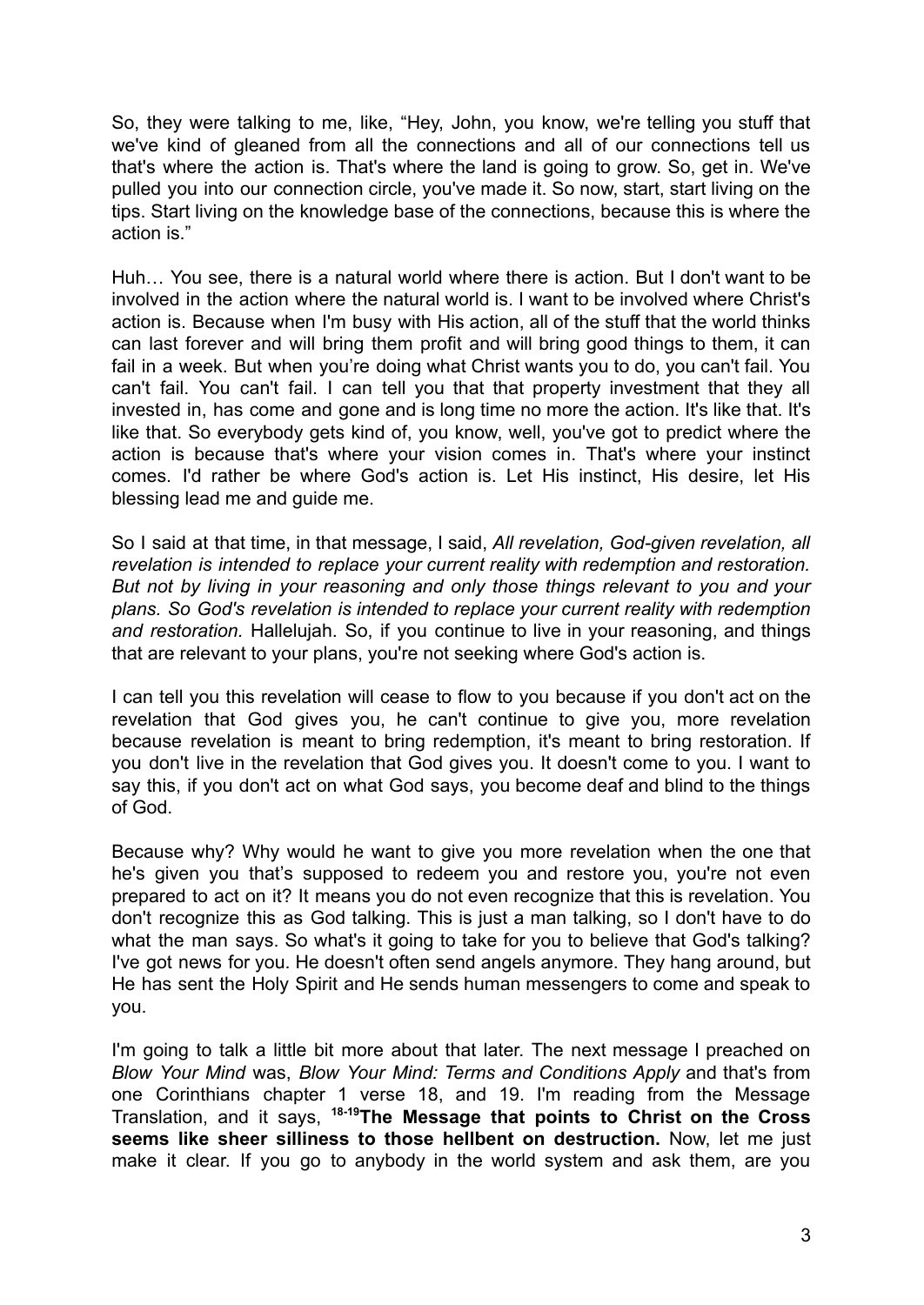hellbent on destruction? They would say no ways, what are you talking about, I'm hellbent on success because they believe in their own wisdom. They believe in their own intelligence and their own world of reference. So they can say, can't you see we are busy making a success of our lives. That's what they'll say because **the Cross seems like sheer silliness to those hellbent on destruction, but for those on the way of salvation it makes perfect sense. This is the way God works, and most powerfully as it turns out. It's written, I'll turn conventional wisdom on its head, I'll expose so-called experts as crackpots**, **(1 Corinthians 1:18-19 MSG).**

There is more to that verse, but I'm not going to read any more. I want to tell you that it doesn't matter how healthy you think you are now. A disease can come and overtake your body like that and conventional wisdom may not save you. But God's power is always available to save you. Relationships, your relationships or relationships around you may fail, but God is the one who restores all relationships. Your money may deteriorate or it might become half of what it was worth because something can change overnight, but God is the one who supplies and provides and meets all your needs and He doesn't need money to do it. Hallelujah.

That's the next message I ministered was, *Blow Your Mind with Joy.* Acts 2 verse 28, says, **<sup>28</sup> You have made known to me the ways of life; You will make me full of joy in Your presence. (Acts 2:28 NKJV).** When I'm in the presence of God, I'm full of joy. You want to find somebody depressed, anxious, full of insecurities, anxieties? Get them in the presence of God. Get them in the joy of God. Watch what happens. Watch what happens. That stuff just kind of just, what? Who's worried anymore? Because in His presence there is joy. Hallelujah. Hallelujah. It's like, you can be in his presence and suddenly you just go [*Pastor John laughs*] I do this quite a bit. You know, when the Lord speaks to me and I'm reading. [*Pastor John laughs again*] Just like that, and just like that I've got joy and it's flowing out of the river of my spirit-being.[*Pastor John is laughing again*] Hallelujah.

Let me tell you where God is there is no depression. He did not invent it. He doesn't know what it means, He can't see it, He can't touch it. It doesn't belong there because in His presence is joy, not just joy, fullness of joy. Tell me how depression gets around the fullness of joy. Sadness, anxiety, madness, silliness, can't hang around in the presence of God, because He's got joy. His joy is like a river that flows out of His being to all of His creation. There is not a sad being in heaven. I'm telling you, all those angels and all of those created beings, they can't help themselves. They just float around heaven shouting, "Joy", "Glory to God," "Hallelujah to the Lamb", "Glory to the name of God" they can't help themselves because in His presence is joy.

So, if this world system wants to kind of say, "O*oo, wat gaan nou aan, wat gaan gebeur môre*." What's going to happen the next day, in the next week? You just say, "I'm going into the Presence. I'm going to get some joy there, so I can deal with all this other stuff trying to come on me. Hallelujah." If there was ever a time in the earth that we needed joy, it's around about now. Right? Hallelujah. Hallelujah. Hallelujah. Hallelujah. Praise Jesus. [*The congregation is praising Jesus*] Praise Jesus. Praise Jesus. Praise you, Lord. Praise You, Lord. Hallelujah. Come on, that feels better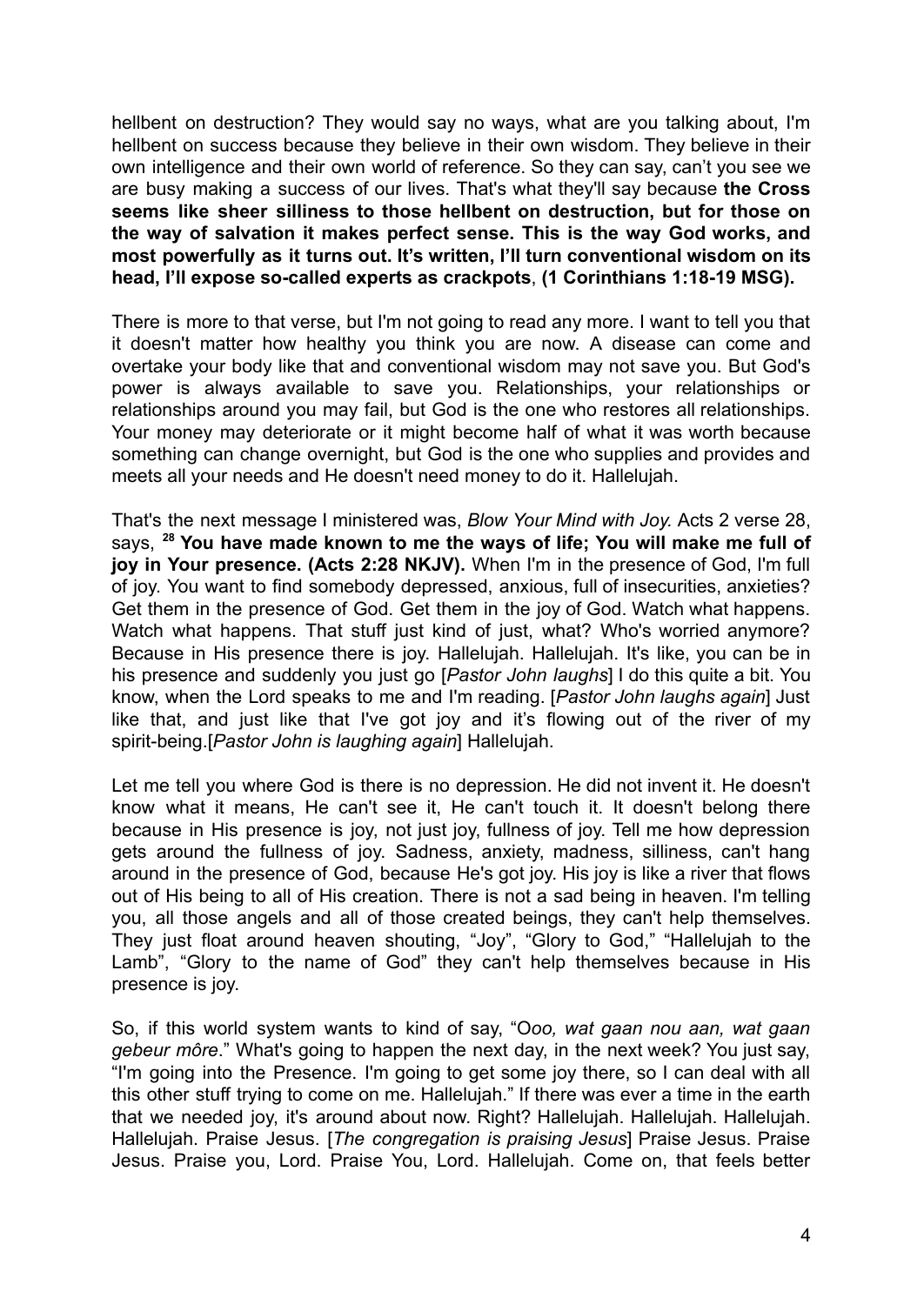already because just by opening your mouth and saying, "Praise You, Jesus." It's like the joy kind of just gets on you. Can't even help it. It just gets, you know, it's like. [*Pastor John making gestures]* I don't want to be too happy before you know, your hand is up. I like this. Yeah, Okay. Okay. All right. Hallelujah. Blow your mind with joy. Let your mind get out of the way. All that stuff that suppose, it's all on you like, how am I going to eat? What am I going to wear? How am I going to work? Joy! Blow your mind with joy. Hallelujah. Hallelujah.

You're getting the whole idea of what *Blow Your Mind means*? It's not one of those crackpot things, you know. Those roofies, or whatever they call them. Don't blow your mind, that stuff will only just implode your mind. We don't want to implode your mind. We want to blow your mind. We want to blow it up so you don't even think like the world anymore. You've got to take a hand grenade to your mind. Hallelujah.

The next thing I thought was *Blow Your Mind with Love.* I read Romans 12 verse 2, **<sup>2</sup>Don't become so well-adjusted to your culture that you fit into it without even thinking. Instead, fix your attention on God. You'll be changed from the inside out. Readily recognize what he wants from you, and quickly respond to it. Unlike the culture around you, always dragging you down to its level of immaturity, God brings the best out of you, develops well-formed maturity in you (Romans 12:1-2 MSG).** I read that scripture because if you hang around the culture of the modern-day world, it will drag you down, away from the love of God. It doesn't want you to do experience the love of God because the love of God is so powerful to redeem you.

So then in Romans chapter 8, it says, **<sup>38</sup> I am persuaded that neither death nor life,** your life culture, **nor angels nor** demons or **principalities nor powers, nor things** that are **present nor things that are to come, <sup>39</sup>nor height nor depth, nor any other creative thing.** That means mother-in-law too. *[Congregation laughs.]* It means that angry boss at work. That means the taxi that cuts you off around the corner. No created being, **no created thing, shall be able to separate us from the love of God which is in Christ Jesus our Lord (Romans 8:38-39 NKJV).** The only thing that can separate you from the love of God is that you become so well adjusted to the culture around you that you want to live there, rather than live the love of God. Why would you want to live in the culture around you? Why, why? What's the purpose of you wanting to live in the culture around you? Why? What do they have to offer you? "Well, I've got to know them so that I can do business with them." Yeah, knowing people and being well adjusted to their cultures are two different things.

Hey, yeah, I was thinking about it the other day. The Lord really blessed me financially in the days when I was in the corporate world. I had to deal with, even those days I had to deal with corruption. Those days, I had to deal with bribery. Those days I had to deal with the people that wanted to adjust contracts. Do you know what an adjusted contract means? It means adjusted so that some of it can come to me. Adjusted contracts. Knowing someone and being well adjusted to the culture, they've got nothing to offer you. What you compromise to gain, you will eventually lose. But nothing shall separate us from the love of God.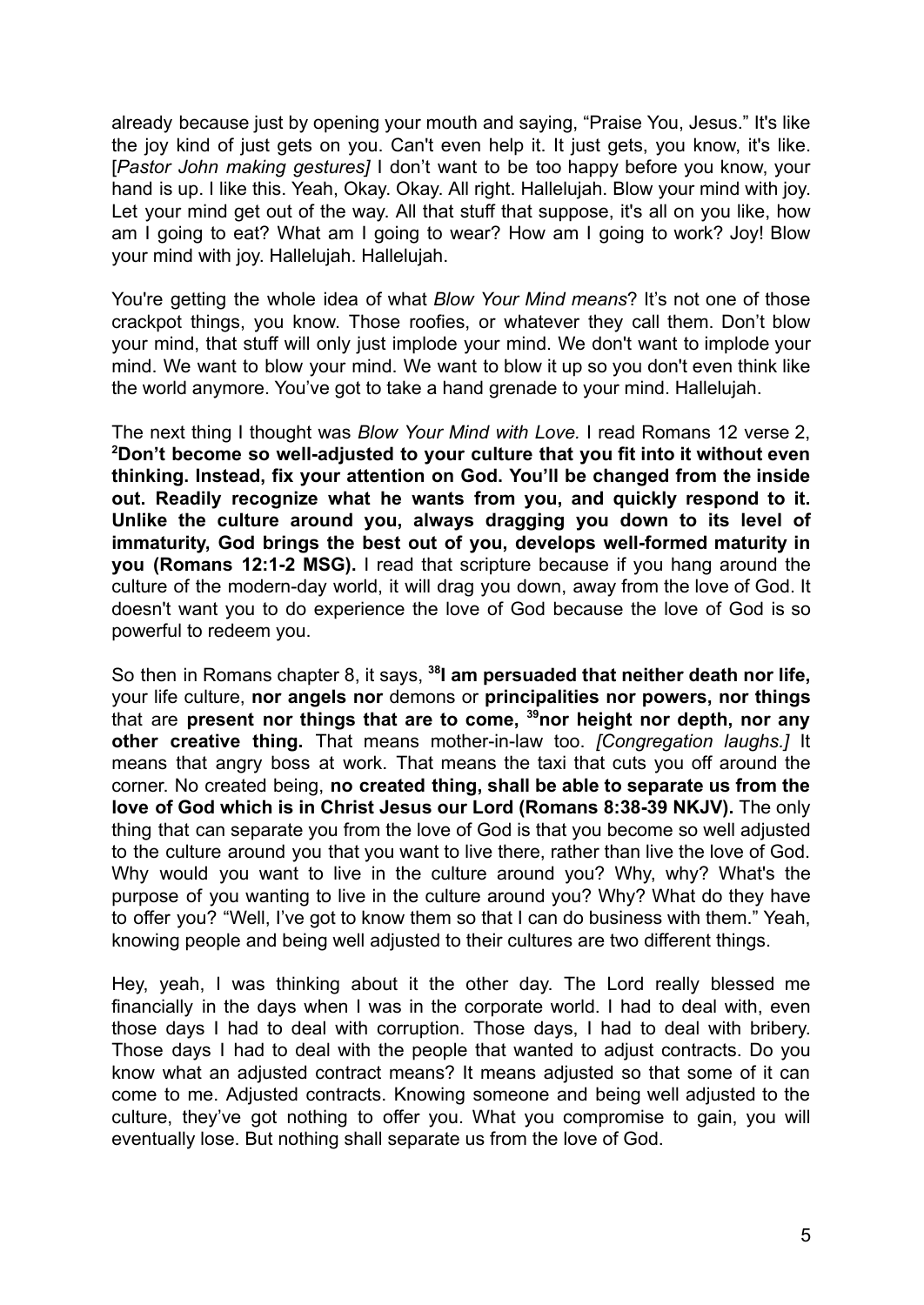The message that I preached last week was *Blow Your Mind with Truth, and Nothing but the Truth.* That comes from Ephesians chapter 1 verse 11. I'm just reading from verse 11. **11-12 It's in Christ that we find out who we are and what we are living for. Long before we first heard of Christ and got our hopes up, He had his eye on us, had designs on us for glorious living.** Remember I talked about this last week. He's designed us for glorious living. I don't have enough time in one meeting to explain all of the doctrine of how God never designed poverty at all. Poverty on the earth is not God's vocabulary. In the same way, as there is no sickness in God there is also no poverty in God. It cannot exist there. **He had his eye on us, had designs on us for glorious living, part of the overall purpose he is working out in everything and everyone. 13-14 It's in Christ that you, once you heard the truth and believed it, (this message of your salvation), found yourselves home free, —signed, sealed, and delivered by the Holy Spirit. (Ephesians 1:11-14 MSG)** Hallelujah.

Okay, so those are my catch-up messages today. I did it in about seventeen minutes, sixteen minutes. I said fifteen minutes. Hang with me now. Come on now. Because they sang, the last song that they sang today was *walk in the light.* And the message that the Lord wanted me to minister to you today, is *Blow Your Mind With Light*. Hallelujah.

I have some fairly serious things to say today. Some important things to say today. They're only serious because I have a recognition of what this message will do to those who hear it and I have a recognition of what it actually declares in the spirit realm. Amen. Praise the Lord.

So Ephesians chapter 6 verse 12, in the Amplified, and I'm going to read it from two versions, says this. **<sup>12</sup> For we are not wrestling with flesh and blood [**we are not **contending only with physical opponents], but against despotism, against the powers, against [the master spirits who are] the world rulers of this present darkness.** They are the rulers of this present darkness. What darkness is this? What is this present darkness? It is the darkness of the cultures of the world that reject Christ. That's darkness.

So, **<sup>12</sup>against the powers, against [the master spirits who are] the world rulers of this present darkness, against the spirit forces of wickedness in the heavenly (supernatural) sphere (Ephesians 6:12 AMPC).** So this is the apostle Paul writing to a Church. This was the Church of the Ephesians. If I can put it quite plainly, they were people like you and me, that attended Church in Witbank. The apostle Paul wrote a letter to people like you and me, and he would write to the people in Witbank. I want you to understand that we do not only contend with natural, human enemies, but our fight is with these forces that are in the heavenlies. These rulers, these dark forces, these spirits, these things that are happening in the spirit realm, that's where our fight is. In Witbank?

"No, Pastor John, I haven't seen any demons in Witbank." That doesn't mean to say they're not here. I'm going to just say to you, again; **we are not wrestling against flesh and blood**. This was real to me when I was in the corporate world, it was real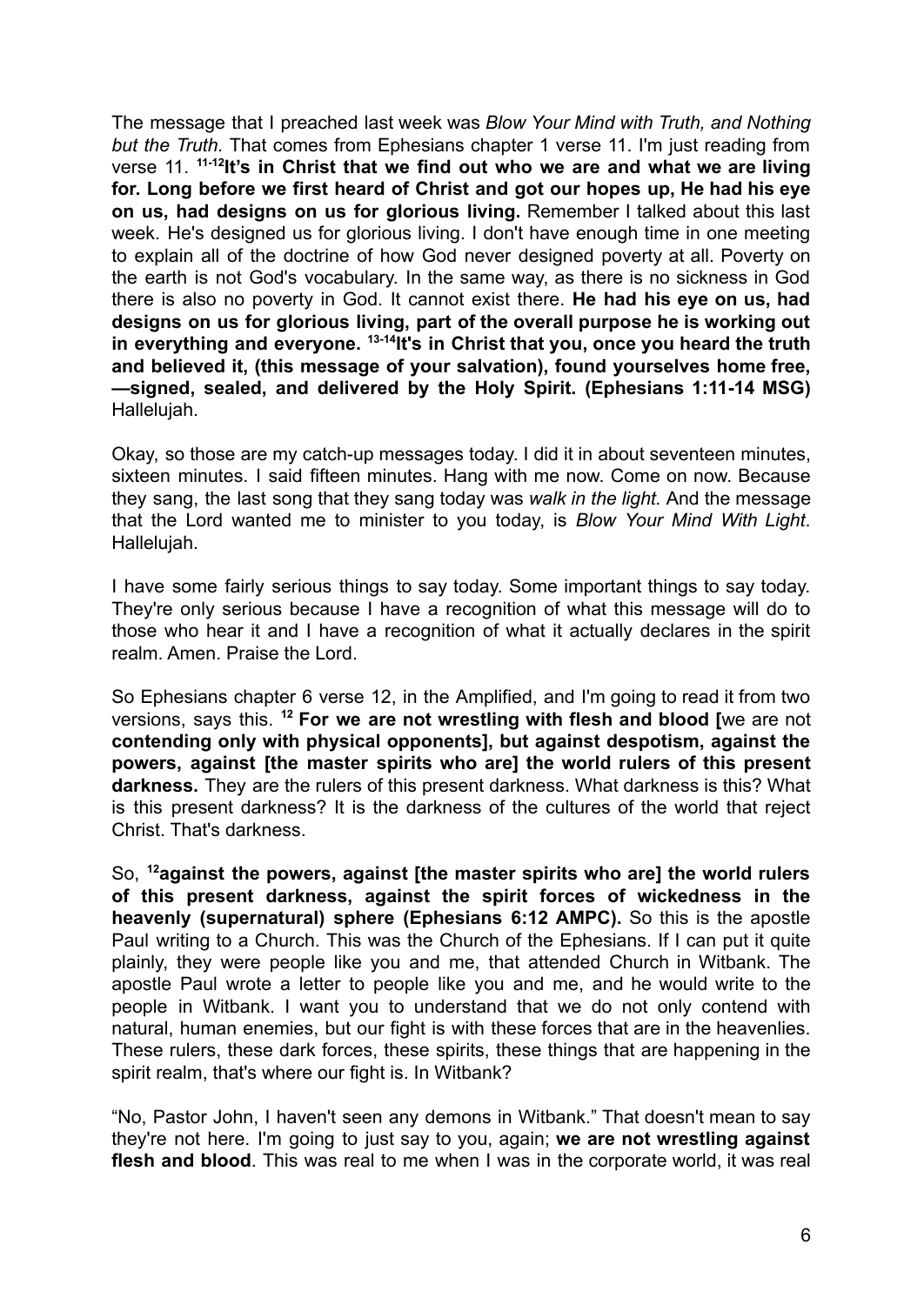to me if I was sitting across the table from somebody and I was after business. And typically at that time, the business I was dealing with involved multiple millions of rands worth of contracts because they were large computer systems, so it was always fairly big money.

I would sit across the table and normally to start off with, it would be a guy who would be in charge of a tender or something like that. It often, and most likely, it was the information technology, director, manager, IT guy. Sometimes it was the financial director and the IT director, and we would receive a request for proposal and then we would go about our business to see the fit between our solution and their requirement. When I'm sitting in front of that person, I'm listening to what their requirements are because I was a man of faith, I am a man of faith, I'm a man of the Spirit.

I was not only wanting to find out who my competition was, obviously, you're in a better place if you know your competition, and your major competition is IBM, or it's someone else. You want to know who your competition is because you know what their solution is going to be, what they're offering would be, so you want to know. But inevitably a process like this would take anything from six to eighteen months, depending on the size of the solution that you were working on. I would sit there, and I would begin to allow the Spirit of God inside of me to begin to explore what spiritual forces are at work here. And are they going to prevent me from getting this business?

If they want to try and prevent me, can I overcome it by my faith? Or is there something else going on here that God would require me just to walk away from it? Because my battle wasn't just against flesh and blood, I'm contending for business that is influenced by demonic forces that work in people. If you don't think that the person that you stop, and you do business with, and you buy your lawnmower from is not influenced by a demonic force or the prince of the darkness of this world. Then you're only considering half of the matter every time. Hallelujah.

You know, that thought that comes to you when you've decided to fast. Why don't you just have that last piece of cake that's in the fridge? You think it's just your stomach talking to you. You just think it's your mind training, talking to you. You don't think that there are devils that want to stop you from fasting because you are seeking God's face? Huh? I'm not talking about if you're fasting to lose weight. That's your story. That's your business [*Congregation laughing*].

But if you're fasting and giving up things, because you want to seek the face of God, suddenly you find out these are all these distractions. All these distractions start coming your way. What do you think that it is? It's those forces that recognize; here's a light, here's a light seeker. You become like a, what do they call those things? A heat-seeking missile? You become like a beacon for a heat-seeking missile, you become a burning light. And that heat-seeking missile of enemy forces starts to make their way towards you because your burning fire in God, is visible in the spirit realm.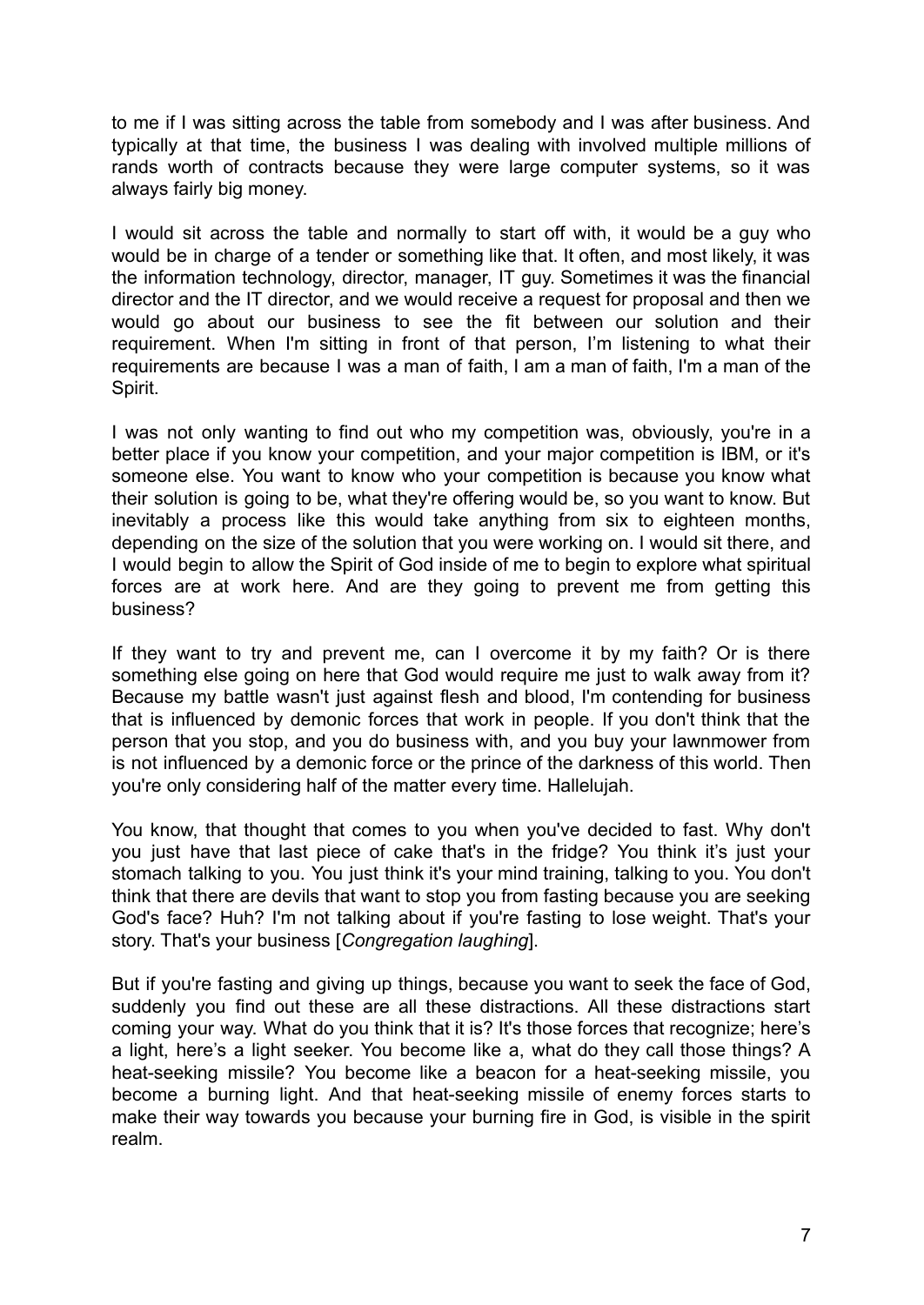I want to read it to you from the New Living Translation that says this, **<sup>10</sup>A final word: Be strong…** and this is verse 10 to 12, **<sup>10</sup>…Be strong in the Lord and in his mighty power.** Be strong in the Lord, be strong. I've said this to you recently. Be strong. Be strong. "*Hallo Julle*." Be strong. This is not a request. Be strong. Be strong. **<sup>10</sup>A final word: Be strong in the Lord and in his mighty power.** Not yours. **In His mighty power. <sup>11</sup>Put on all of God's armor so that you will able to stand firm against all strategies of the devil.** So, you think the devil doesn't have strategies? He's got strategies against you. Now if I had to come and stand before you and have personal conversations with you, and I had to ask you a question and say, "So what do you think just off the bat? What do you think the devil's strategy is against you?"

You might say, "Well, um, I don't know. Maybe insecurity?" Maybe you might, you might be a little unsure what his strategy is. I might say to you, "So well, what do you think he's trying to prevent you from doing?" Cause the strategy is to stop you from doing something. So what is it that he's trying to stop you from doing? He's trying to stop you from understanding who Jesus is to you, and walking in the light. So he wants you to keep walking in darkness, he wants to stop you from walking in light. He has strategies against you; he has strategies against you, your Money, your family, your relationships, he's got strategies against you, your future, your plans, your health, he's got strategies.

**<sup>10</sup>…Be strong in the Lord and in his mighty power. <sup>11</sup>Put on all of God's armor so that you will be able to stand firm against all strategies of the devil. <sup>12</sup>For we are not fighting against flesh-and-blood enemies, but against evil rulers and authorities of the unseen world, against mighty powers in this dark world, and against evil spirits in the heavenly places. (Ephesians 6:10-12 NLT).** Paul is going to a great deal of length to tell the people in Witbank that there are evil forces at work against you. So be strong in His mighty power; be strong and in His mighty power. I want to use an analogy of an athlete for a moment, it goes like this. I don't think, and it can be any level of athlete, you don't have to be a professional athlete. In fact, you can be a nonstarter. Okay?

It can go like this: "Why do you want to go and walk? You could injure yourself, just by walking. So don't exercise. Don't go walking because you could injure yourself." So if you're a walker, then you might say, "Well don't run, because it's the runners that drop dead from heart attacks, not walkers." Right? Well, don't get in your car and drive to the shops because you can have an accident. So subconsciously, Christians seem to have this kind of idea that happens in their heads. "If I don't become too involved in the church, and I don't become too spiritual., the devil will leave me alone, and I won't be a target of his strategies." I got news for you; you are already. Every human being on the planet is part of the devil's strategy. He knows nothing else, but to steal, kill and destroy, and he doesn't care who he does it too. So you are a target.

Now you think okay, "If I don't come to church, I don't pray, if I don't speak the word, I'm safe. The devil won't see me; he won't see me. If he doesn't see me I'm *oraait*, as long as the devil doesn't see me, and keep making my money, I can keep going to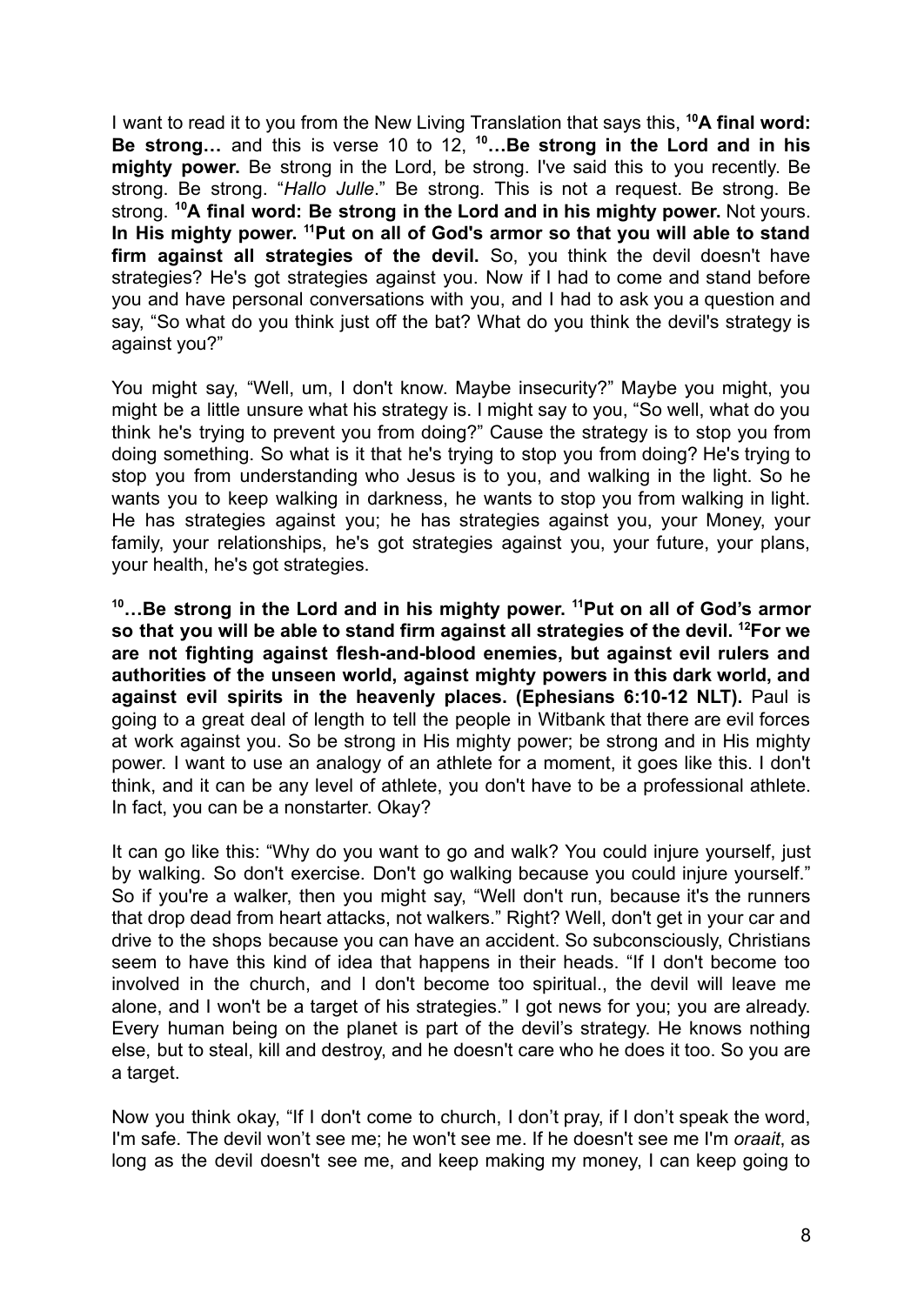Cape Town for holiday," or to wherever you go. I know some people that go to a place called *Die Eiland. Ek weet nie wat is dit nie, maar nou ja*. Yeah, I can keep going wherever I want to go. You know, as long as I don't…. don't….. Stay away from the devil. I got news for you. Jesus is in you. You are a new creation, and because you are a new creation, there is a light that shines in you and you can't hide. Can't hide that.

But in the end, he doesn't, I mean, he doesn't even care about whether you got the light in you or not. He does care about it, and he'd prefer you to stop spreading the light, and so to that extent, he will try and come and have you try and stop spreading the light. But his target is everybody, everybody. There is no one on the planet, there is no one on the planet that is not his target. Everyone is his target.

Matthew chapter 6 verse 23, **<sup>23</sup>But if your eye is unsound, your whole body will be full of darkness. If then the very light in you, [your conscience] is darkened, how dense is that darkness**! **(Matthew 6:23 AMPC)** I want to say to you if the Lord keeps prompting you to want to do something, and you keep saying no…. No, because it doesn't suit my agenda. No, it doesn't suit my wealth proposition. No, because it doesn't suit my way I want to spend my leisure time. No, you keep saying no to God. Your darkness gets denser because you're not obeying what God told you to do, the last thing He said to you. Nothing new is coming to you from God until you do what He last told you to do. If you think that Christians only live in light, I promise you, there are many Christians who disobey the Word of God and disobey what God is telling them, and they shut it down because it doesn't suit them. They shut it down, and so this Bible says darkness increases. How dense does your darkness come, because now, you fool yourself, not you all here, but you fool yourself into thinking, I can come to Church, I can give a bit of money to Church, and I'm still okay. Your darkness is growing by the very, the thought that you think. Because you're just saying, "I'm okay. God is on that side, my life is on this side, and the two shall be separate."

I'm preaching good today, because the next verse says, **<sup>24</sup>**N**o one**, there is no one on this planet that **can serve two masters**, no one**; for either he will hate the one and love the other, or he will stand by** *and* **be devoted to the one and despise and be against the other. You cannot serve God and mammon (deceitful riches, money, possessions, or whatever is trusted in) (Matthew 6:24 AMPC).** You cannot serve God and whatever else you're trusting. You cannot serve God and your riches. You can't. That's not me talking, that's if you've got a red-letter Bible that's in red, it's in red. It's Jesus speaking.

Luke 11 verse 34, says **<sup>34</sup>Your eye is the lamp of your body; when your eye (your conscience) is sound** *and* **fulfilling its office, your whole body is full of light; but when it is not sound** *and* **is not fulfilling its office, your body is full of darkness. <sup>35</sup>Be careful, therefore, that the light that is in you is not darkness. 36 If then your entire body is illuminated, having no part dark, it will be wholly bright [with light], as when a lamp with its bright rays gives you light (Luke 11:34-36 AMPC).**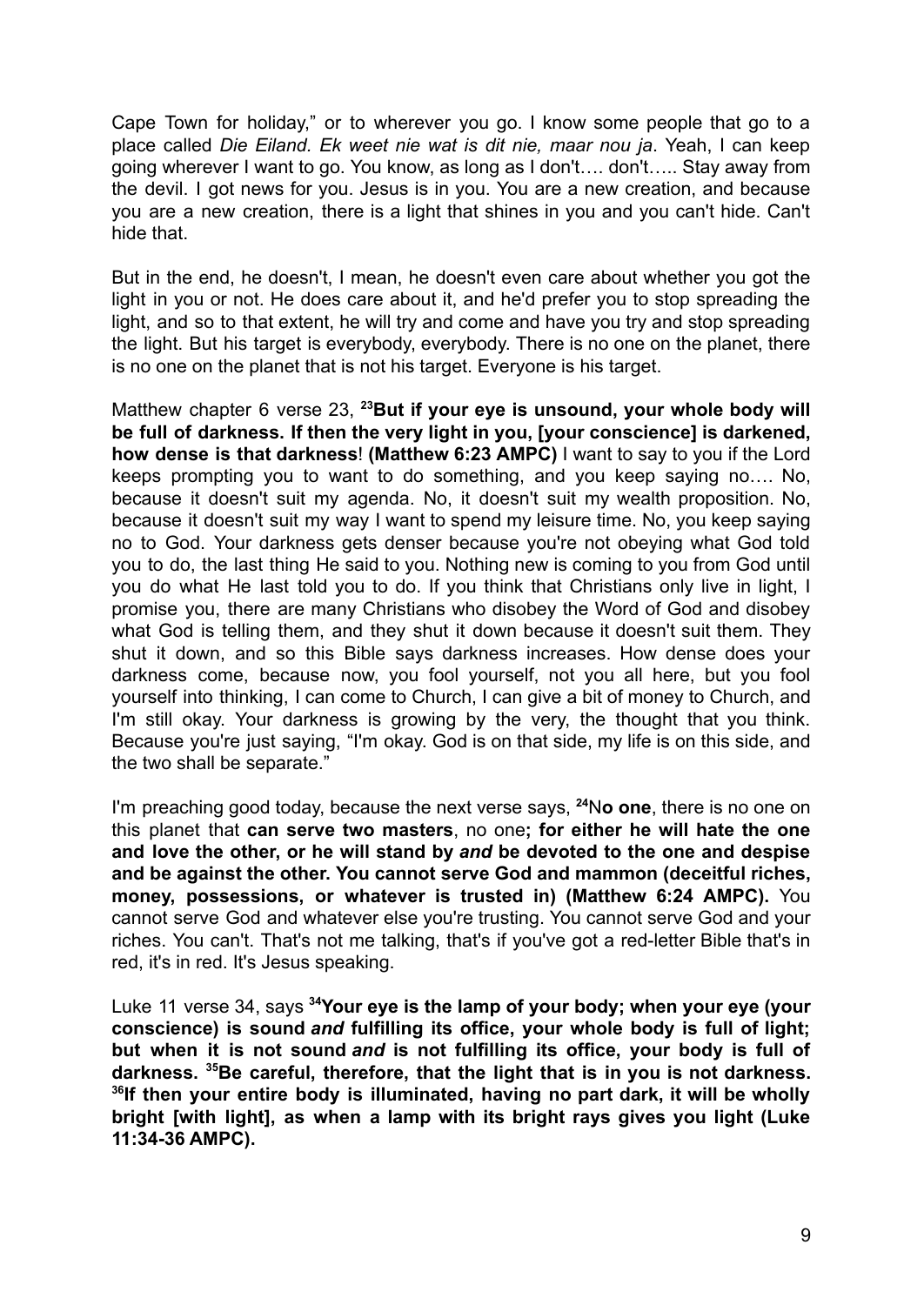I don't know about you, but I want to blow up the darkness of my mind, and I want to walk in the light. I want to walk in light. Hallelujah. Why would you want to walk in darkness?

Luke 11 verse 34, in The Passion Translation, says: **<sup>34</sup>The eyes of your spirit allow revelation-light to enter into your being. When your heart is open the light floods in. But when your heart is hard and closed, the light cannot penetrate and darkness takes its place.** It's not a question of, I'm walking in a little bit of light. No, when you are walking against the light, your heart gets hard and light cannot penetrate. That's why it becomes so dark**. <sup>35</sup>Open your heart and consider my words. Watch out that you do not mistake your opinions for revelation-light! <sup>36</sup> If your spirit burns with light, fully illuminated with no trace of darkness, you will be a shining lamp, reflecting rays of truth by the way you live." (Luke 11:34-36 TPT)**

If you choose Jesus and you choose light, it will be reflected in the way you live. I'm really not picking on any individual today. I'm really preaching a message that Jesus gave me to preach. He told me in the early hours of this morning, about four o'clock this morning I was awake. And He told me and He said, "If people are not willing to tithe, it means that they've already put their trust in a system of money, that is not God's." He also told me that based on the COVID pandemic and other things that have happened, if people will not come back to Church, and not continue being in Church, then they have allowed darkness into their heart, and they'll become closed to the light. Because they think that the medical professionals out there, have more knowledge on safety and virus control, than being in Church.

Huh. I'm not disputing that the virus is a real thing, and I'm not disputing that things should be done about controlling and managing the virus. I'm not disputing that, but there needs to be a time when the assembling of the saints are beginning to gather together. Now you got to obey God, and you got to get back in Church, and you got to be in Church every Sunday, not some Sundays. I'll use the pandemic to kind of do what I want to do when I want to do it, and when it suits me, I'll stay away from Church. Trust me, this is a thing that's happening in America big time, half the Christian Churches, staying away from Church, so-called Christians. Well, actually, what they've done is they said, we'll use any excuse to stay away from Church and not serve God.

I'm reading from a different version. It's the ESV version. **<sup>35</sup>So Jesus said to them, "The light is among you for a little while longer. Walk while you have the light, lest darkness overtake you. The one who walks in the darkness does not know where he is going. <sup>36</sup>While you have the light, believe in the light, that you may become sons of light." When Jesus had said these things, he departed and hid himself from them.**

His disciples, He just got to preaching to them about believing the light, right? So He goes, and He hides from them. Look what happens next. **<sup>37</sup>Though he had done so many signs before them, they still did not believe in him (John 12:35-37 ESV)**.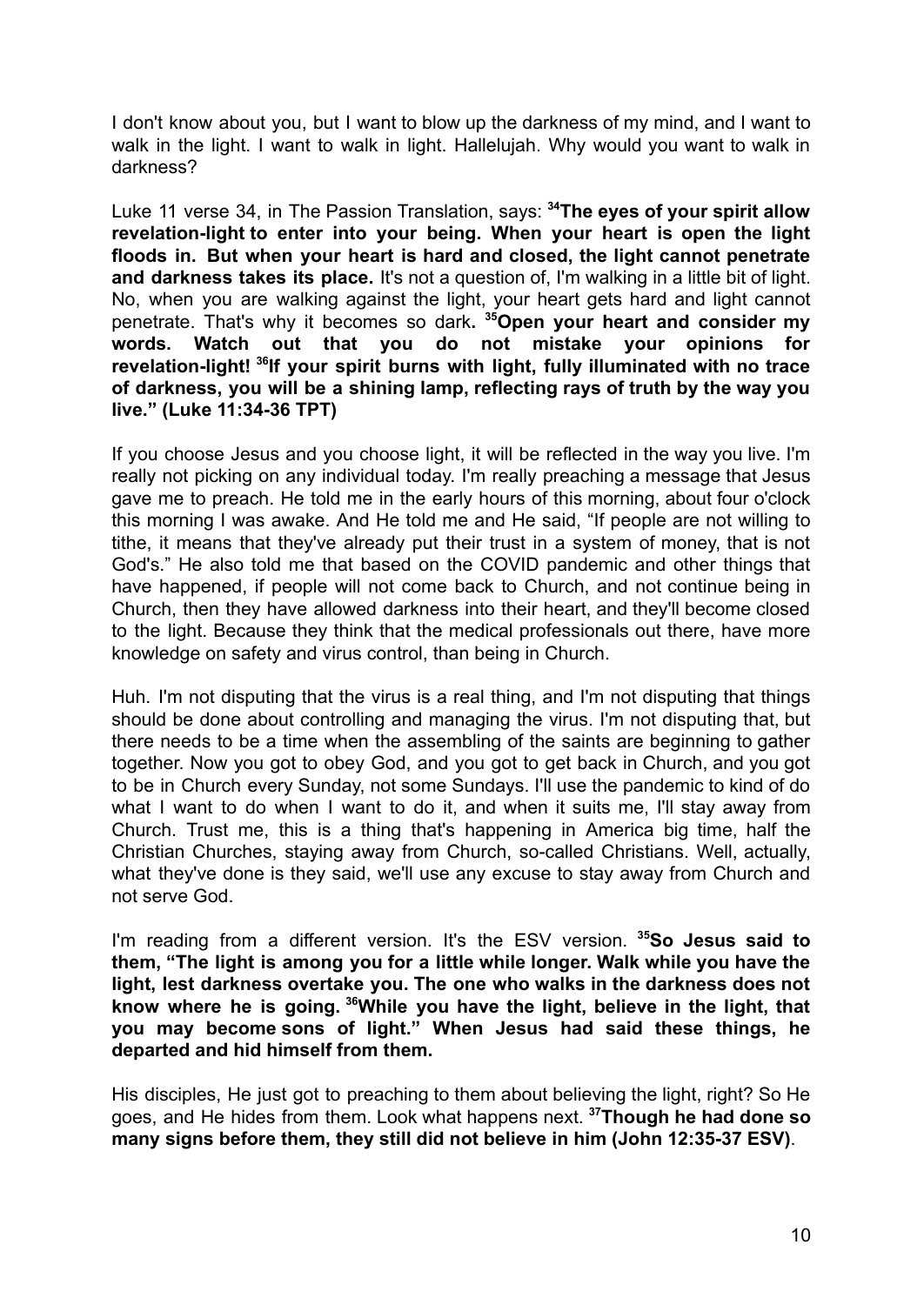Were they walking with the light? They were walking with the light, they've even seen signs and wonders. And so He just leaves them for a short while, and they still don't believe in Him. If you think you are immune to this, then you've probably the strongest person since Jesus. Because we are all susceptible to this. Because our fight is not against flesh and blood, our fight is a fight against principalities and powers and rulers of darkness. That's where we fight. That's why we pray. Prayer for us is not a Church religion activity. Prayer is something we do because we talk to God and He hears us, and then He answers us. We know that He answers us because He's a living God. I have too much evidence of God answering my prayers in my life not to believe that He doesn't? Hallelujah.

We don't praise and worship God because it's a religious practice. We do it because He hears us, and He honour's us with His presence. When He's presence comes, you know, He's here. [*Congregation says y*es.] So, I've got something to teach here. It'll take me another 10 or 15 minutes. This is really important for me to say this. I want to know if you guys are all doing alright. Are you still with me? Is your attention with me, if you still with what I have to say?

Okay. I'm going to do the very best I can in a very short space of time to explain the book of Ephesians to you. Because I was talking to you about the Apostle Paul that wrote letters to the Church of Witbank. He wrote a letter to the Church in Ephesus, which I'm now replacing with Witbank. All right? Let's call it rather Heritage of Faith for those that are not here in Witbank. Okay.

Ephesians chapter 1. The Apostle Paul is praying. Here's what he prays. Do you think he's praying because it's a religious practice? He's praying because he knows God hears him. So here's what he's praying, I pray God that You hear me. **<sup>18</sup> I pray that the light of God will illuminate the eyes of your imagination, flooding you with light, until you experience the full revelation of the hope of his calling—that is, the wealth of God's glorious inheritances that he finds in us, his holy ones! <sup>19</sup> I pray** to you, Heritage of Faith people in Witbank and other places, **that you will continually experience the immeasurable greatness of God's power made available to you through faith. Then your lives will be an advertisement of this immense power as it works through you! This is the mighty power <sup>20</sup> that was released when God raised Christ from the dead and exalted him to the place of highest honor and supreme authority in the heavenly realm!**

The same power is at work in you; the same power is at work in you, that raised Him from the dead and put Him in the highest place. Same power. **<sup>21</sup>And now he** Jesus **is exalted as first above** or over **every ruler,** every **authority,** every **government, and realm of power in existence!** In other words Witbank Church, there is not a government, there is not a ruler, there is not a power in existence that has more power than you. If you are seated with Christ, and His power is at work in you, you rule. You rule. **<sup>21</sup>And now he is exalted as first above every ruler, authority, government, and realm of power in existence He is gloriously enthroned over every name that is ever praised, not only in this age, but in the age that is coming! (Ephesians 1:18-21 TPT)**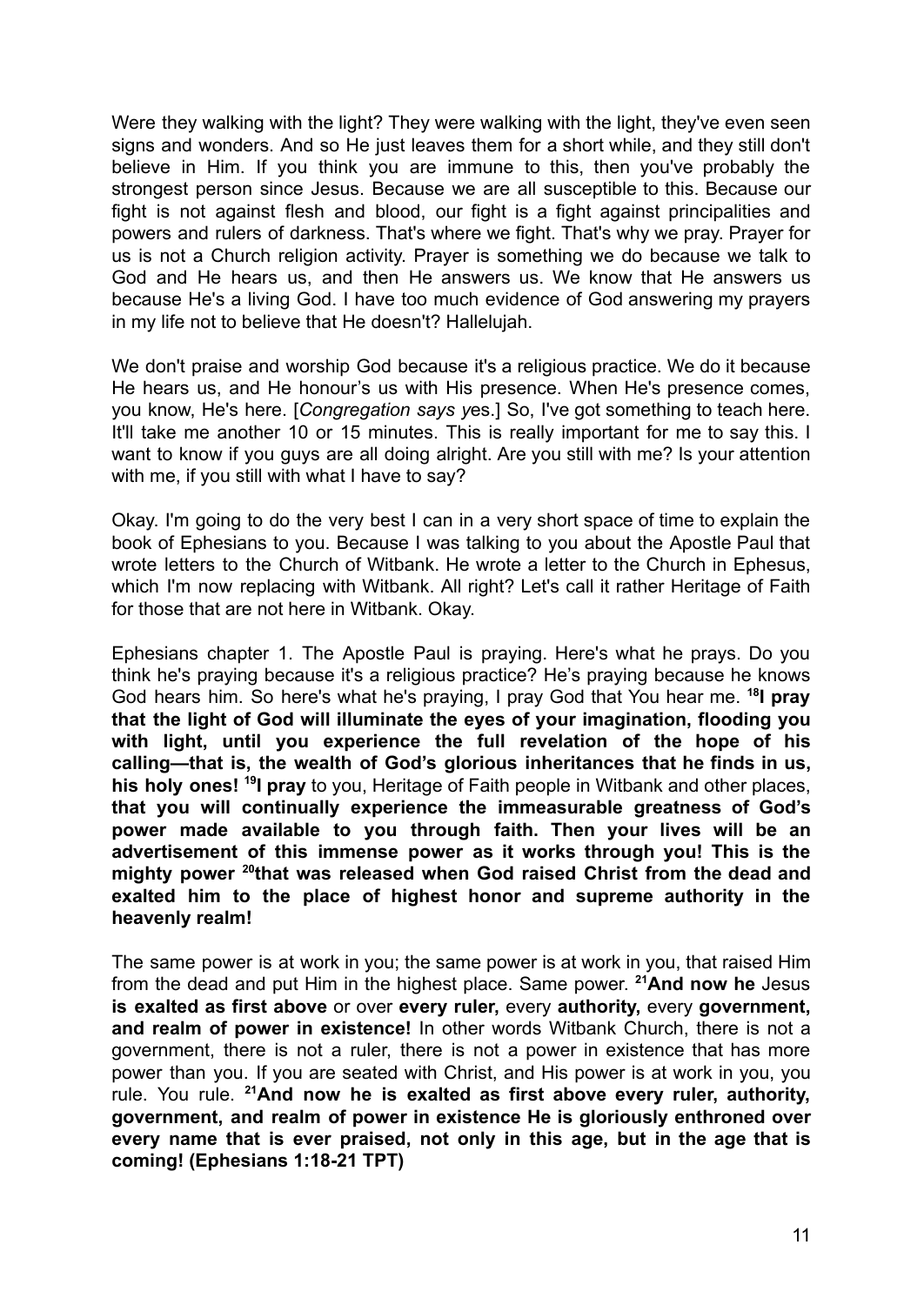Let me tell you, I don't care how famous anybody becomes, and I keep using this. John Lennon said, "I am more famous than God." Really? Than Jesus. I'm more famous than Jesus. John Lennon is dead, and he will be dead for eternity. Jesus is alive, and we still praise Him. This scripture says that He will be praised more than any other name will be praised for eternity. So that's the beginning of Ephesians.

Chapter 2 of Ephesians verse 10, **<sup>10</sup>We have become his poetry, a re-created people that will fulfill the destiny he has given each of us,** We have become His poetry that will fulfil the destiny that He has for each of us. What is your destiny? What's your destiny? Do you know it? If you don't know it yet, hang around us long enough and you'll find out. That's for another day. … **a re-created people that will fulfill the destiny he has given each of us, for we are joined to Jesus, the Anointed One. Even before we were born, God planned in advance** *our destiny* **and the good works we would do** *to fulfill it***! (Ephesians 2:10 TPT)**

He even planned the good works you're supposed to do to fulfil your destiny. Do you want to know what your destiny is? Listen, this time that we have on this earth is short, short, short, short. Short, it's time to fulfil destiny. Why wait? Why wait? Why would you want to live your life, your whole life, and then only find out when you're sixty or seventy or eighty and say, "Hey, I could have had a destiny, you know," I got news for you, though, if you're eighty, and you find out what your destiny is, get busy doing it because at least you'll end your life doing it? And God is so powerful that He can restore in an eighty-year-old man with a little bit of energy in a year that his whole life should have accomplished. God can do that. But don't waste your time waiting for that.

Now we go to Ephesians three, verse seven, **7–8 I have been made a messenger of this wonderful news by the gift of grace that works through me. Even though I am the least significant of all his holy believers, this grace-gift was imparted when the manifestation of his power came upon me. Grace alone empowers me so that I can boldly preach this wonderful message to non-Jewish people, sharing with them the unfading, inexhaustible riches of Christ, which are beyond comprehension.** Verse 9, just the beating verse, **<sup>9</sup>My passion is to enlighten every person to this divine mystery. (Ephesians 3:7-9 TPT)**

I have to say, if I'm the Apostle Paul, I have to say, "I stand here today least amongst all of Christ's believers." Isn't that what he wrote? He said, "But God's grace has empowered me to be a messenger to you." And it is only by his empowered grace, that he is a messenger. So I am a messenger to you. I am, God's grace has empowered me to be a messenger to you, I did not choose it. I did not promote myself to it. I didn't even ask God for it. I did not even desire it.

He placed it in me and upon me when I was seven years old. His Holy Spirit fell upon me and I spoke in tongues and I didn't even know what tongues meant. From that moment I knew there was a God-mantle on my life. All through my life this mantle, this messenger mantle has been upon me. Even though I may fail you as a human being, and I might, because you have expectations of me as a person you have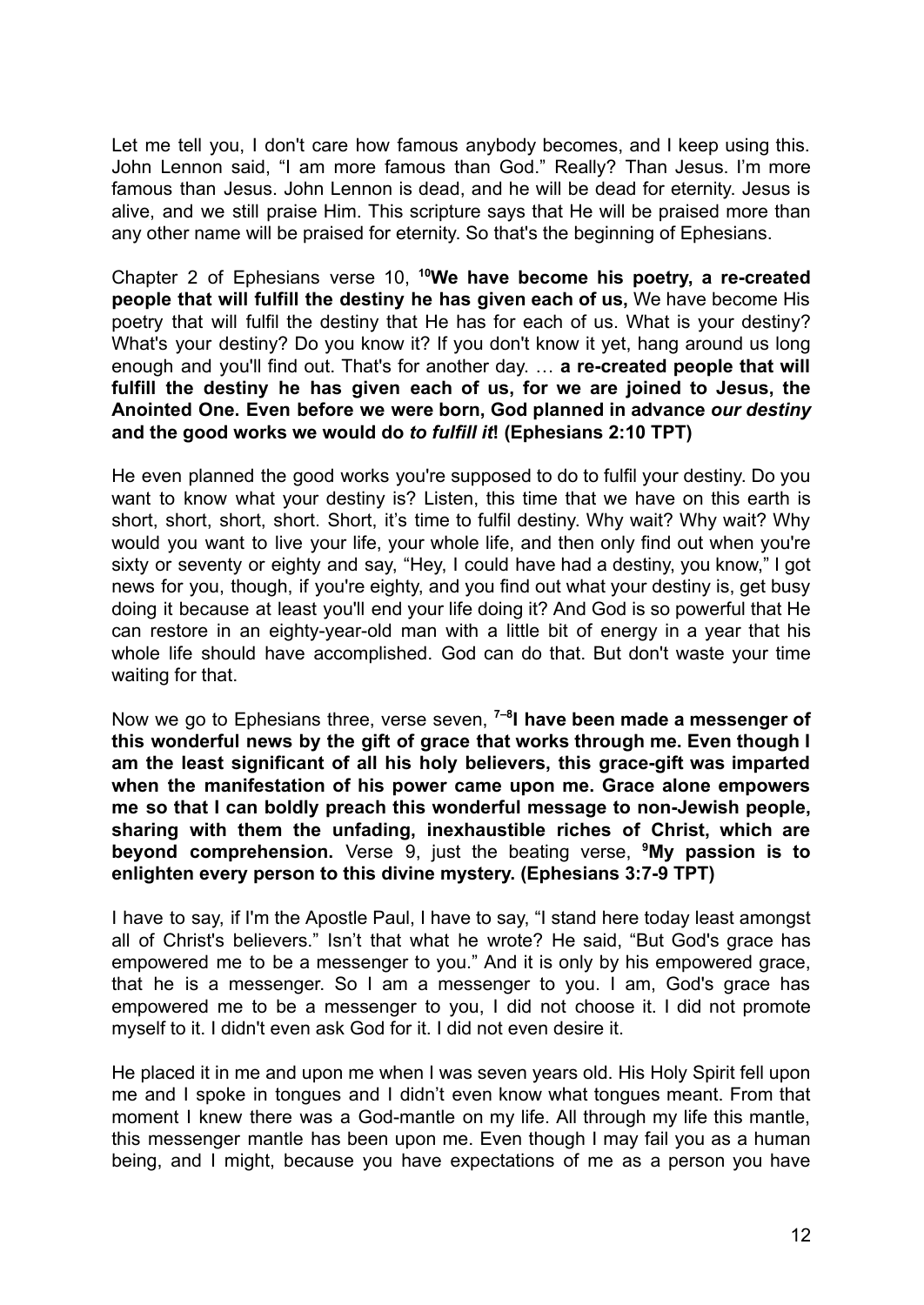come to know and you may know me well and one day I might do something that is out of character of my normal behaviour pattern and so I might disappoint you, I might let you down. That does not change the fact that I am the messenger of Jesus and it's His grace that empowers me to be so, not my perfection. Hallelujah.

But I do say like the Apostle Paul, I beat my body daily. I daily take hold of that natural man that wants to make me subject to its own natural desires and I beat it so that I might overcome it so that I might accurately represent who Jesus is.

Chapter 3 of Ephesians. **<sup>10</sup>The purpose of this was to unveil before every throne and rank of angelic orders in the heavenly realm God's full and diverse wisdom revealed through the Church. (Ephesians 3:10 TPT)** Why has He got me preaching this? Because actually, the only way God is going to rule in the earth is through the Church. That's you and me. That's why he (the enemy) wants to bring the Church into disrepute. He wants to divide the Church, he wants to make it irrelevant, he wants to water it down. "Be a Church, but don't be a Holy Ghost Church. Be a Church, but please don't even mention that there are demons."

Okay, verse 20. **<sup>20</sup>Never doubt God's mighty power to work in you and accomplish all this. He will achieve infinitely more than your greatest request, your most unbelievable dream, and exceed your wildest imagination! He will outdo them all, for his miraculous power constantly energizes you. (Ephesians 3:20 TPT)** So, if you think He's going to give you destiny and a plan and not give you glorious living, He's going to give it to you, but you've got to make the decision that you are going to stick with Him. Hallelujah.

Okay, so now I'm getting into the final… I've turned the final bend of the race now and I'm running towards the finish line and I'm heading for it, so hang in there with me.

Ephesians 4 verse 11; **<sup>11</sup>And he has appointed some with grace to be apostles, and some with grace to be prophets, and some with grace to be evangelists, and some with grace to be pastors, and some with grace to be teachers. <sup>12</sup> And their calling is to nurture and prepare all the holy believers,** which is you. So what am I called to do? Nurture you. Hello? Nurture you. I'm called to nurture you. If you don't show up to Church, I can't nurture you. "Ah, but Pastor John, we're going to have coffee and then you can nurture me." That's not how it works because the grace gift that works on me works best here. That's the way God designed it.

**12 ...their calling is to nurture and prepare all the holy believers to do their own works of ministry. (Ephesians 4:11-12 TPT)** Please, everyone, say; my own work of ministry. [*Congregation: My own work of ministry.*] Who's work? [*Congregation: Mine.*] Who's work? [*Congregation: My own.*] What, what? You have a what? You have a work? You have a work? [*Congregation: Yes.*] Of what? [*Congregation: Ministry.*] You? I'm supposed to nurture you so that you can do your work of ministry. I'm not supposed to be the guy that does everything. I'm supposed to nurture you so you get to do what you're supposed to do.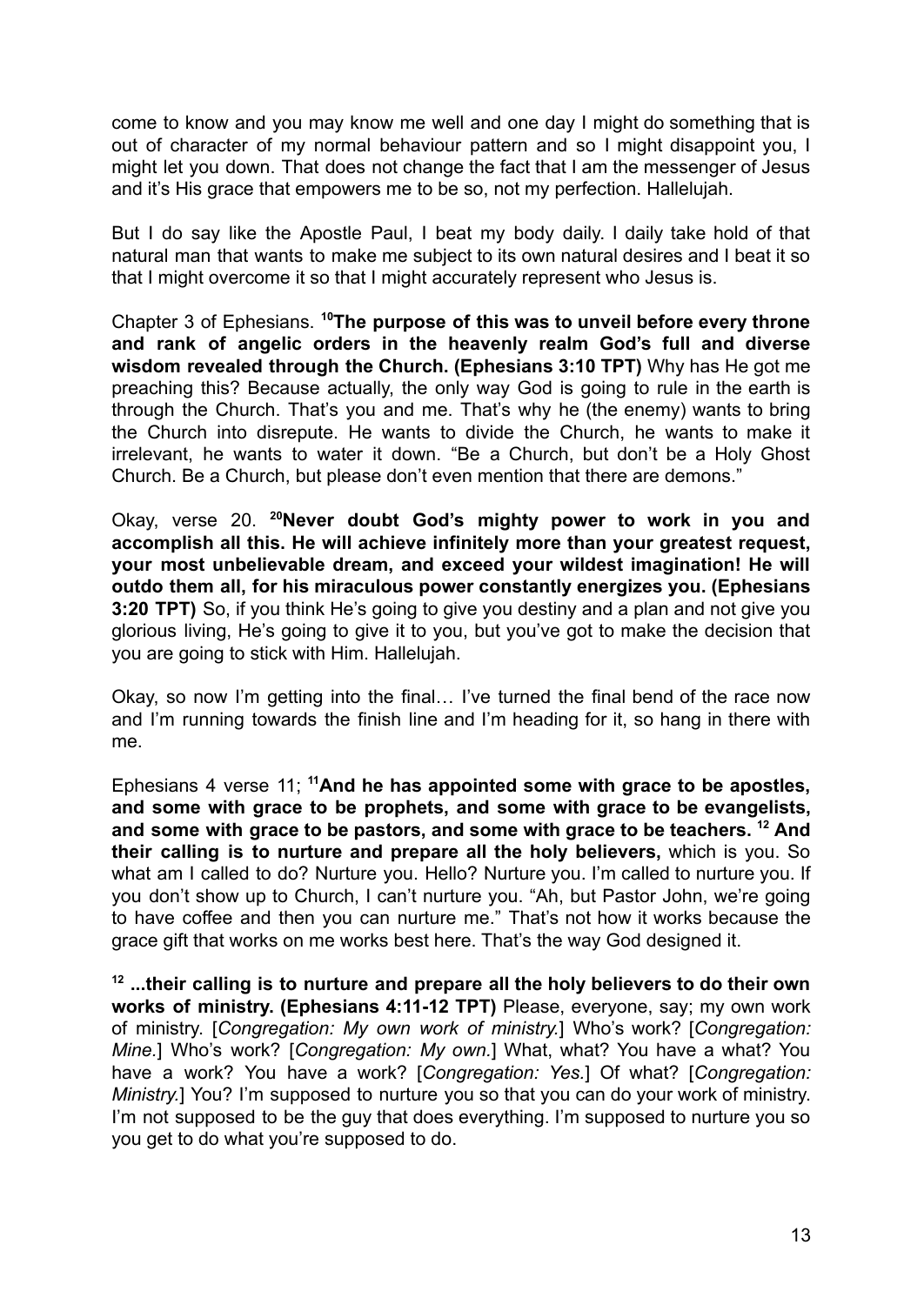Let me tell you, the Church by and large in the world has got this upside down. They want to elevate a great preacher and the great musicians of the world. They want to elevate them and say, "Teach us and give us a good experience," meantime God is saying, "I want the Church to do work." You guys are the workers. And then when I get off this pulpit I'm just like you, I've got to work too.

So I'm supposed to **nurture you and prepare holy believers to do their own works of ministry, as they do this they will enlarge and build up the body of Christ.** Shew… **<sup>13</sup> These grace ministries will function until we all attain oneness into the faith, until we all experience the fullness of what it means to know the Son of God, and finally we become one into a perfect man with the full dimensions of spiritual maturity and fully developed into the abundance of Christ. (Ephesians 4:12-13 TPT)**

Okay, I'm going to make this plain and simple. Let me call my son, Brynn, up here. Let me call my son, Brynn, up. I mean, you know, he's a fairly large dude, and long ago I stopped being able to carry him. Actually, my son, Garth, you can come and join me, please. [*Pastor Garth: The one that's not so large…*] He might not be as large, but he's very strong because he carries 4 kids around.

So, long ago I stopped being able to carry them around. They are still my sons even though I can't carry them around, but there was a time where I would actually carry them around. When I was busy carrying them around and they were growing up from being little kids and growing up, I was what to them? Dad. So, as dad, my influence on them was in the house.

They may know this, I'm sure they know this, but they could never develop as men if we did not go to a Church. They could not develop as men if there was not a pastor who was teaching them. My job was to daddy them. The pastor's church that we went to, his job was to teach them - teach me and to teach them. So, they could not become the men that they are today without another pastor teaching them. Even though I was called to the fivefold ministry as a pastor, my job was not to pastor them. My job was to daddy them. My job was to live out the life of Christ in front of them, so they saw Christ in me, they saw the power of God working through me, they saw God at work in my life so I can be an example of Christ, but my job was not to pastor them. My job was to daddy them.

So now, the reality of it is, if he [*Pastor John points to Pastor Garth*] did not receive pastoring, then he may not have children. So, what's his main job for his children? To daddy them. What's the main job of his children's mother? To mother them. Not to pastor them. Where do they get pastoring? [*Pastor Sharon: In the Church.*] In the Church. This is what the devil is trying to stop with COVID. He's trying to keep children and parents at home looking at TV's and say, "We'll get pastored through the TV channel." You cannot get pastored through a TV channel!

You can't get pastored through a TV channel. You can't get pastored because you're watching some other ministry. Why? Because nurturing comes through relationship. It doesn't come through a screen. Nurturing comes through a relationship. It doesn't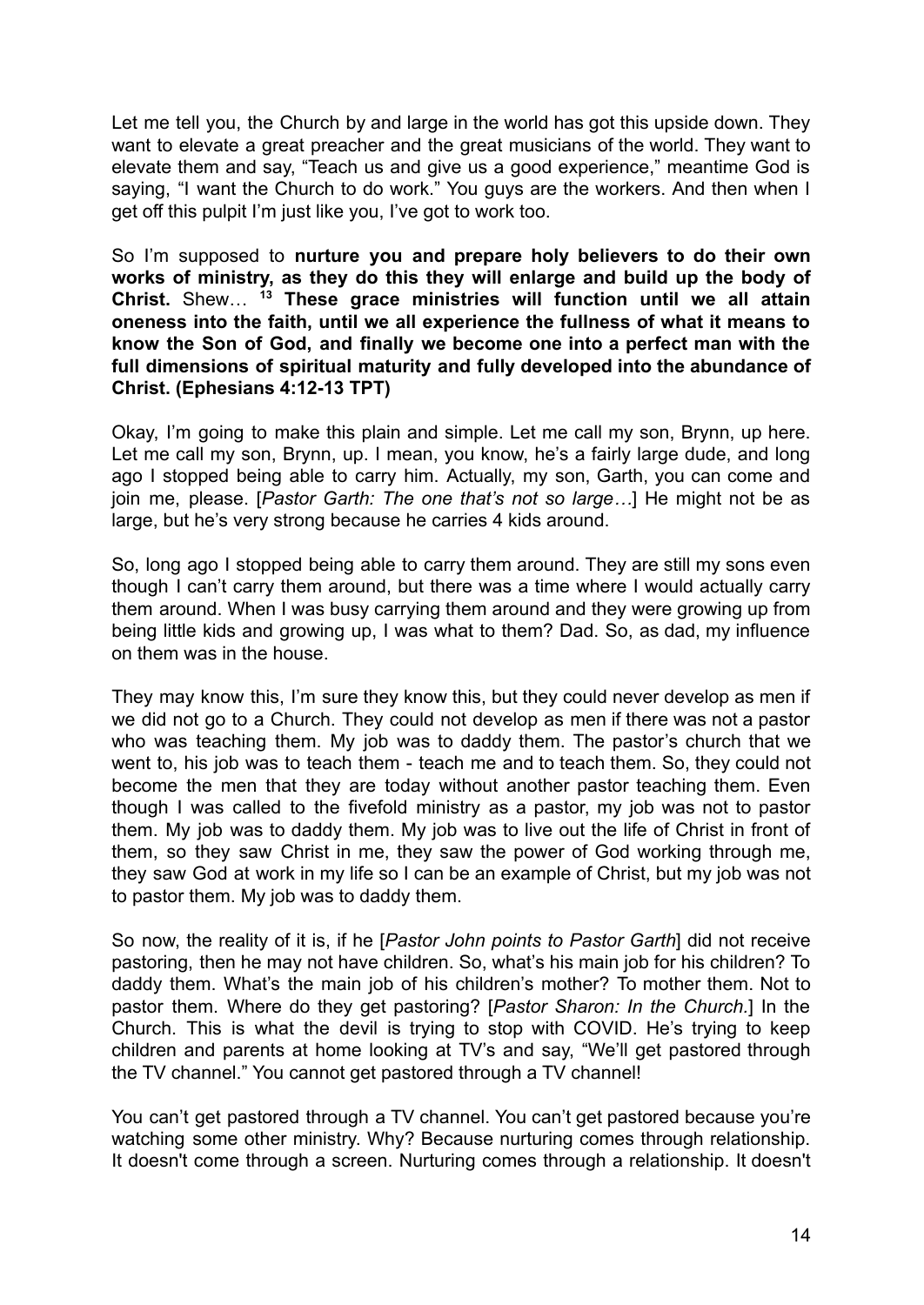come because I can read the Bible. There's a lot of Christians that say, "I can teach myself the Bible and I can listen to messages and I can grow spiritually." Yes, you'll get information, but you won't grow if you're not planted in a Church. But you don't understand Pastor John, my work takes me away from Church all the time and so I can't come to church as regularly as I can. Believe God to change your job, because you're supposed to be in Church. Church life is where the action happens.

You know, how they grew, they learnt how to grow to be men in the house. You know, boys will be boys and they have differences of agreement and they've got to kind of struggle it out en hulle stamp koppe. Right? Having a clash of wills. Brynn wasn't always as big as he is now. They clash, they used to clash wills.

It's in the home when you are clashing wills that you've got to choose to do Jesus or not. It's born through relationship, not through a TV screen. Oh, I think I'll get to know my brother through a TV screen. Can't get to know your brother through a TV screen. So if I can't get to know my brother through a TV screen, how are we supposed to let this work happen between us if we stay at home?

Again, I want to tell you I'm not talking to anybody specifically. I'm telling you I woke up at four o'clock this morning, I already had my message and the Lord said, "I want you to do the Book of Ephesians." In fact, the interns will tell you that the Book of Ephesians has been in my heart since the beginning of the trip, of the intern trip, because I kept telling them, if God gives it to me, I want to give you, I want to tell you the Book of Ephesians. And this morning, I woke up and the Lord said, "Today, you will do a brief overview for the Church, the whole Church on Ephesians."

**<sup>13</sup>These grace ministries will function until we all attain oneness into the faith, until we all experience the fullness of what it means to know the Son of God, and finally we become one into a perfect man with the full dimensions of spiritual maturity and fully developed into the abundance of Christ. <sup>14</sup> And then our immaturity will end! And we will not be easily shaken by trouble, (Ephesians 4:12-13 TPT)** Do you want to not be easily shaken by trouble? This is where we learn how. This is where we learn how.

"I don't like the way you spoke to me, Pastor John." Sorry, what did I say? How did I say it? "Well, you said... ja and I'm going through this and you said this." Hey, listen, I came out of a meeting, I was doing this, I was doing this. I didn't even have it on my mind that I thought I did that to you. "Oh, so you were going and busy doing that. That's what happened. Sorry, man. Okay, misunderstanding, then you don't actually hate me?" No, actually, I love you. You know?

So but I don't want to have all that messy stuff. I've got news for you. You don't get the marvellous stuff of God if you don't go through the messy stuff of God because growing up is messy, I know, I changed their nappies. I did, I had to smack their backsides and when they became teenagers, I had to go and sort out their messes. Sometimes. Sometimes they had to face their own consequences.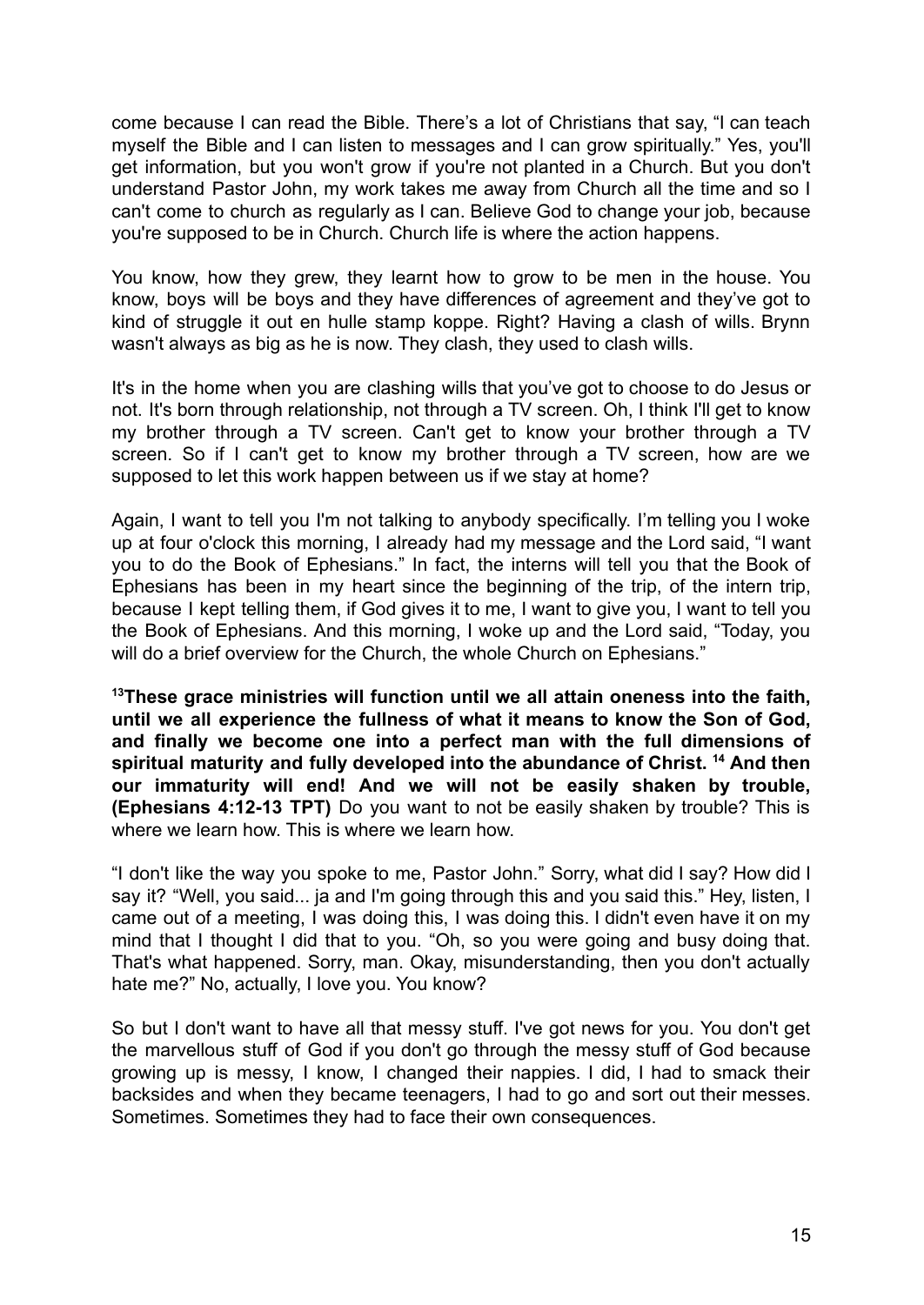Hey, it gets messy, living. Come on now. Come on, don't look at me like some foreign object, living gets messy. And if you think living is not messy in the Church, and the Church is this perfect place to be? It's not, it's as messy as everywhere else. The difference is we got the Holy Ghost here, we got Jesus here, we got everybody else here walking in love and our messiness becomes a marvellous powerful thing in the spirit realm. Because even though we are messy, God says, "I choose you to display my full authority to principalities and powers." But we are so messy, how come? "You are still My Church." Amen. Hallelujah.

Okay, one more scripture. Ephesians 4 verse 22. **<sup>22</sup> And he has taught you to let go of the lifestyle of the ancient man, the old self-life, which was corrupted by sinful and deceitful desires that spring from delusions. <sup>23</sup> Now it's time to be made new by every revelation that's been given to you. <sup>24</sup> And to be transformed as you embrace the glorious Christ-within as your new life and live in union with him! For God has recreated you all over again in his perfect righteousness, and you now belong to him in the realm of true holiness. (Ephesians 4:22-24 TPT)**

Let me tell you, whatever messiness here, this scripture says you're still righteous. When messy, righteous people get together, they can still get into agreement and pray together and change the world. Hallelujah. Hallelujah. Praise Jesus.

Now he writes in chapter six, this is the end. There's only six chapters you can be pleased about that. The Passion Translation, Ephesians chapter 6, **<sup>10</sup>Now my beloved ones, I have saved these most important truths for last: Be supernaturally infused with strength through your life-union with the Lord Jesus. Stand victorious with the force of his explosive power flowing in and through you. <sup>11</sup>Put on God's complete set of armor provided for us, so that you will be protected as you fight against the evil strategies of the accuser! <sup>12</sup>Your hand-to-hand combat is not with human beings, but with the highest principalities and authorities operating in rebellion under the heavenly realms. For they are a powerful class of demon-gods and evil spirits that hold this dark world in bondage. <sup>13</sup>Because of this, you must wear all the armor that God provides so you're protected as you confront the slanderer, for you are destined for all things and will rise victorious. (Ephesians 6:10-13 TPT)**

You are destined for all things, and you will rise victorious. I've given you a brief overview of the Ephesian Church, which was the Church that was the example Church in the New Testament and I had to give it to you today because the Lord put it on my heart to say, "You got to get this done today." So I have preached a little bit longer, and I'm not sorry. Hallelujah. Because if you get this message, and you hear it over and over again, and you keep putting Witbank and you and me and you and me and Witbank in it. Now you will begin to understand what God has actually got in store for you and me. Victorious, great things, victorious, great things.

Stand with me please. Hallelujah. Praise Jesus. Praise the Lord. Praise the Lord. Praise the Lord. Hallelujah. Hallelujah. I just want you to do this with me. I haven't done this in a while. But I want you to do this with me again, put your hand on your